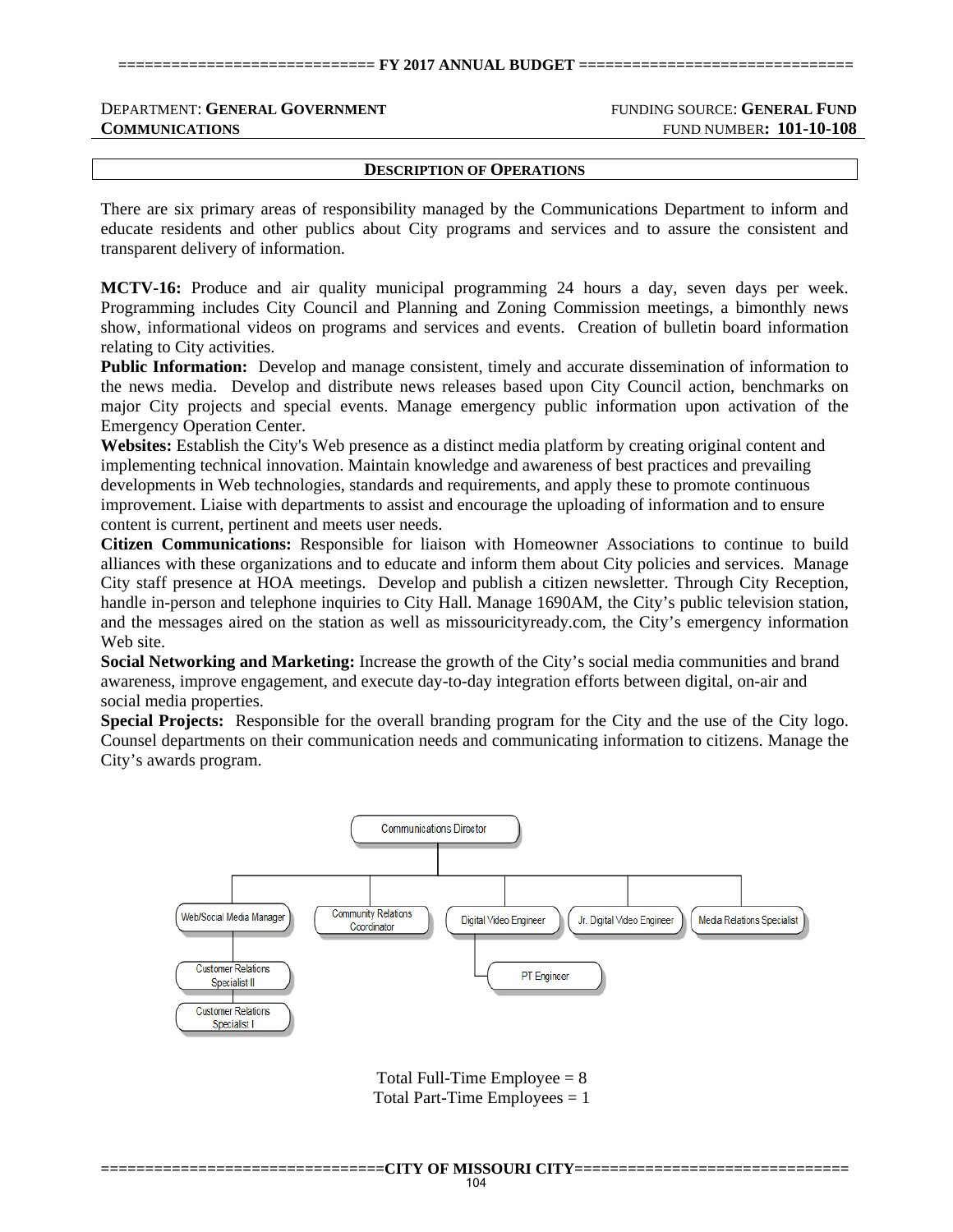## **============================= FY 2017 ANNUAL BUDGET ===============================**

# **DEPARTMENT: GENERAL GOVERNMENT** FUNDING SOURCE: GENERAL FUND **COMMUNICATIONS** FUND NUMBER: **101-10-108**

| <b>STRATEGIC</b><br><b>GOAL 2019</b> | DEPARTMENTAL OBJECTIVES                                                                                                                                                                                                                                                                                                                                                                                                                                                                                                                                                                                                                                                                                                                                                                                                                                                                                                                                                                                                                                                                                                                                                        |  |  |  |  |
|--------------------------------------|--------------------------------------------------------------------------------------------------------------------------------------------------------------------------------------------------------------------------------------------------------------------------------------------------------------------------------------------------------------------------------------------------------------------------------------------------------------------------------------------------------------------------------------------------------------------------------------------------------------------------------------------------------------------------------------------------------------------------------------------------------------------------------------------------------------------------------------------------------------------------------------------------------------------------------------------------------------------------------------------------------------------------------------------------------------------------------------------------------------------------------------------------------------------------------|--|--|--|--|
| 3                                    | Implement an enhanced strategy to effectively control the City's brand that is<br>portrayed to employees, stakeholders, residents and media outlets. The revised<br>strategy will: evaluate the effectiveness of the current approach as well as that of<br>key competitors; analyze social media/web analytics to determine information-<br>seeking behaviors and how to better reach audiences; formulate a better customer<br>experience by making information more accessible to specific target audiences;<br>and remain flexible. Key initiatives include, but are not limited to, revising the<br>look-and-feel of the City's news release template; rebranding the City's municipal<br>radio station including streaming radio service; implementing the City's brand with<br>Swagit's white label mobile app; designing additional marketing collateral<br>including banners, brochures and the "Show Me" Missouri City newsletter;<br>creating a social media calendar to effectively manage the City's growing<br>networks; rolling-out an online form to collect requests for media coverage and<br>overhauling the City's website for outdated/erroneous content. |  |  |  |  |
| 3                                    | Develop second comprehensive Citizen Survey to further evaluate programs and<br>services.                                                                                                                                                                                                                                                                                                                                                                                                                                                                                                                                                                                                                                                                                                                                                                                                                                                                                                                                                                                                                                                                                      |  |  |  |  |
| 3                                    | Continue to evaluate and improve the City's HOA Program, partnering with all<br>departments, strengthening existing relationships with Board Members, Property<br>Managers and residents. Develop an HOA presence on the homepage of the City<br>website and continue to assess best usage of common issues of interest in<br>communications and tools and processes/procedures. HOA Liaison/Community<br>Relations Coordinator will continue to develop citizen contacts in neighborhoods<br>without HOAs to further expand the dissemination of news, alerts and advisories<br>citywide.                                                                                                                                                                                                                                                                                                                                                                                                                                                                                                                                                                                     |  |  |  |  |
| 3                                    | Continue development of Leadership Luncheon series bringing together<br>٠<br>executives, entrepreneurs, innovators and community leaders from throughout the<br>region and the County to discuss the trends and challenges facing business leaders<br>today. Increase sponsorships and host first annual conference with a focus on the<br>City's small business policy.                                                                                                                                                                                                                                                                                                                                                                                                                                                                                                                                                                                                                                                                                                                                                                                                       |  |  |  |  |
| 3                                    | Continue quarterly publication of the "Show Me" Missouri City newsletter;<br>customizing one edition as a comprehensive Annual Report.                                                                                                                                                                                                                                                                                                                                                                                                                                                                                                                                                                                                                                                                                                                                                                                                                                                                                                                                                                                                                                         |  |  |  |  |
| 3                                    | Redesign the City's web presence – MissouriCityTX.Gov to align overall<br>presentation with updated strategic goals and perform a website content overhaul<br>for the emergency management website - MissouriCityReady.Com.                                                                                                                                                                                                                                                                                                                                                                                                                                                                                                                                                                                                                                                                                                                                                                                                                                                                                                                                                    |  |  |  |  |
| $\mathfrak{Z}$                       | Continue development of Citizens' University to engage and educate the citizenry.<br>Incorporate Alumni expertise and talent into City committees, boards,<br>commissions and Volunteers programs to continuing fostering City-Citizen<br>partnerships. Assess case studies' format to determine if resident input/feedback<br>yields solutions Staff can incorporate into policies, procedures and processes.<br>Expand Municipal Volunteer Program, further engaging residents in City projects                                                                                                                                                                                                                                                                                                                                                                                                                                                                                                                                                                                                                                                                              |  |  |  |  |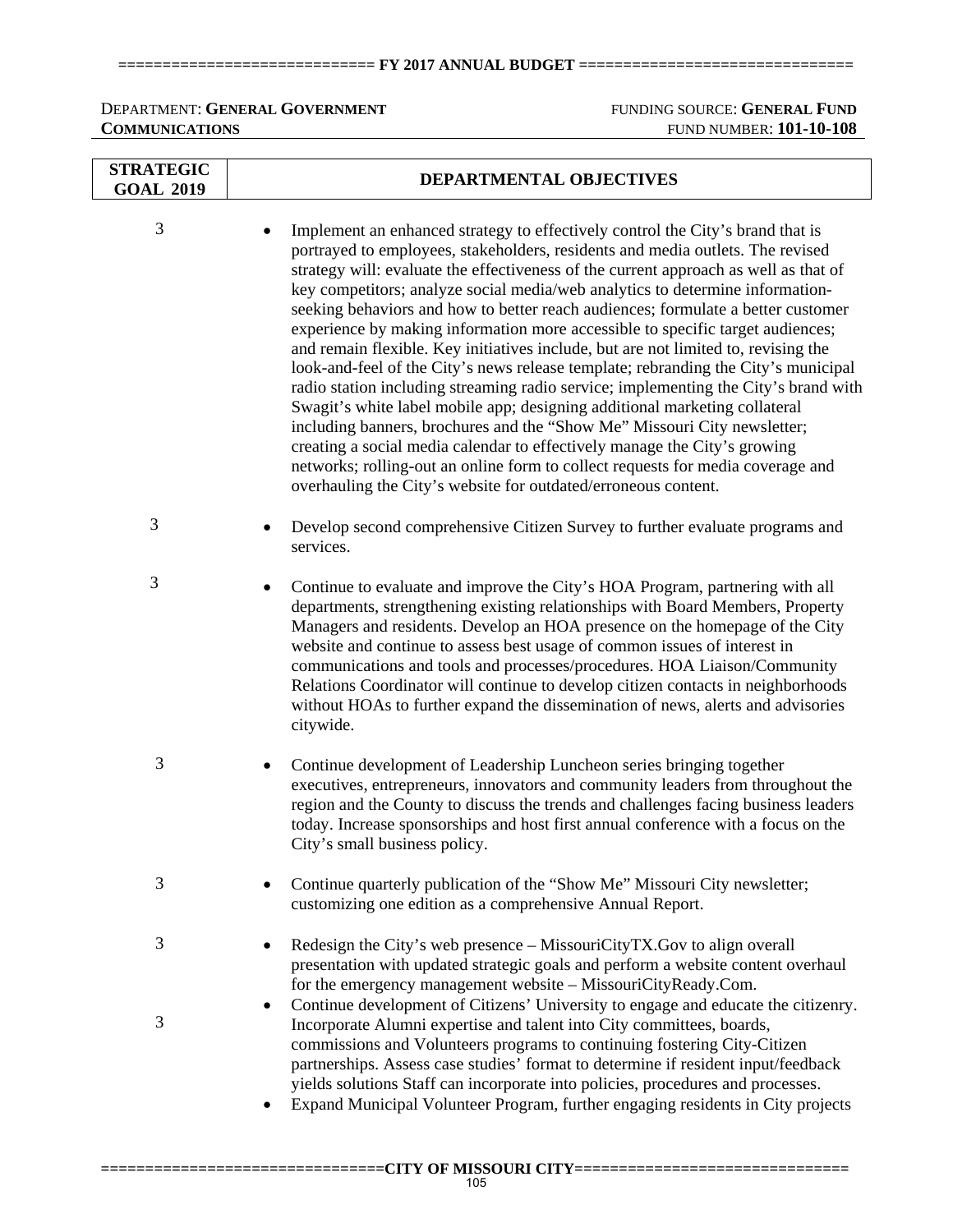| 3      | and events and seeking citizen input and feedback to improve services and<br>programs. Implement new opportunities, increase current volunteer involvement<br>and earn recognition for the program.                                                                                                                                                                                                                                                                                                                                           |
|--------|-----------------------------------------------------------------------------------------------------------------------------------------------------------------------------------------------------------------------------------------------------------------------------------------------------------------------------------------------------------------------------------------------------------------------------------------------------------------------------------------------------------------------------------------------|
| ٠<br>3 | Continue revamp of Missouri City Television programming, building on popular<br>programming: On the Agenda, Missouri City Minute, City Council meetings and<br>promotional programs. Launching a quarterly "Restaurant Review" in 2016 with a<br>focus on the City's Restaurant Scores program and an updated bulletin board<br>background. Will also work with departments to produce spotlights on operations.<br>Goal is to continue ensuring a comprehensive, consistent and uniform presence on<br>cable, the websites and social media. |
| 3      | Finalize development of a residents' guide as an information resource for new<br>homeowners.                                                                                                                                                                                                                                                                                                                                                                                                                                                  |
| 3      | Expand media partnerships thereby building Missouri City's presence in regional,<br>national, and international media coverage. Update media policy utilizing specific<br>issues, discuss with Leadership Team; distribute updated policy to all departments.                                                                                                                                                                                                                                                                                 |
| 3      | Improve/increase citizen outreach and collaboration across all roles. Maintain<br>excellent customer service and cross-departmental communications; regularly<br>review and revise policies, procedures and protocols to ensure consistency.                                                                                                                                                                                                                                                                                                  |

**============================= FY 2017 ANNUAL BUDGET ===============================** 

| PERSONNEL SCHEDULE                      |                   |                          |                     |                          |                 |  |  |
|-----------------------------------------|-------------------|--------------------------|---------------------|--------------------------|-----------------|--|--|
|                                         | FY 2015<br>Actual | FY 2016<br><b>Budget</b> | FY 2016<br>Estimate | FY 2017<br><b>Budget</b> | Salary<br>Grade |  |  |
| <b>Communications Director</b>          |                   |                          |                     |                          | Uncl.           |  |  |
| Marketing/Communications Specialist     |                   | 0                        | 0                   | 0                        | 22              |  |  |
| Digital Video Engineer                  |                   |                          |                     |                          | 13              |  |  |
| <b>Website Designer</b>                 |                   |                          |                     |                          | 13              |  |  |
| <b>Community Relations Coordinator</b>  |                   |                          |                     |                          | 13              |  |  |
| Media Relations Specialist              |                   |                          |                     |                          | 11              |  |  |
| Jr. Digital Video Engineer              |                   |                          |                     |                          | 8               |  |  |
| <b>Customer Relations Specialist II</b> | $\overline{2}$    | $\overline{2}$           | $\overline{2}$      | $\overline{2}$           | 8               |  |  |
| <b>Total Full-Time Employees</b>        | 9                 | 8                        | 8                   | 8                        |                 |  |  |
| Part-Time Employees                     | 2                 |                          |                     |                          |                 |  |  |